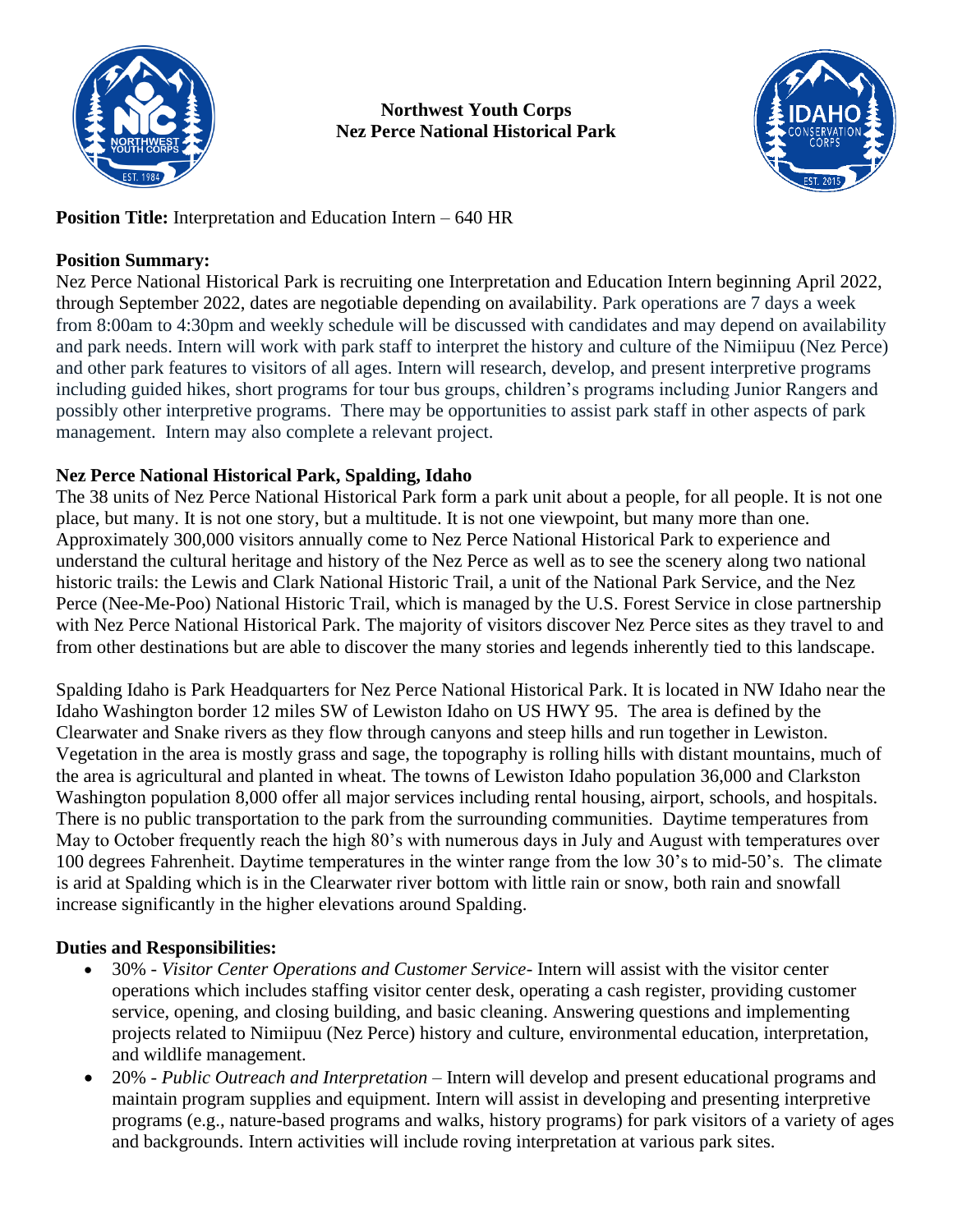- 20% *Media and Communication* Intern will help with positively promoting the park using social media, flyers, and the park website. Intern will assist with drafting and preparing a variety of written materials and responses including news releases, articles, correspondence, and event flyers to increase understanding of the park mission, a special event, or related issues.
- 20% *Resource Management*--Intern will assist with monitoring endangered plants, creating botanical species lists, and surveying for aquatic and sensitive plants. Additional duties will include removing invasive plants (including hand-pulling), assisting with nursery and greenhouse operations, collecting, and processing seed, assisting with wildlife surveys, entering data, processing plant collections, and other duties as assigned.
- 10% *Special Events* The intern will assist park staff in coordinating and managing special events at the park.

### **Required Qualifications:**

- Personal Vehicle to get to and from work.
- Strong communication skills. The intern will need to work both independently and with a small number of staff or volunteers.
- Ability to lift carry 30lbs
- Current driver's license and clean driving record
- Must be able to pass a background check and submit proof of COVID-19 vaccination.

### **Desired Qualifications:**

- Academic discipline or area of interest related to this position: education, environmental science, biology, communication, graphic design, writing, photography, or history.
- Willingness to learn and participate in a team environment

### **Duty Location:**

Duties are performed within greater Lewiston, Idaho area. Interns will be required to make their own housing arrangements in the local Lewiston, Idaho area.

### **Terms of Employment**:

Intern will complete the 16-week program starting April 2022 through September 2022. The member will average 40 hours of labor per week, minus holidays. Sick days and off days are allowed per request via the Nez Perce National Historic Park staff.

### **Program Benefits**:

\$8,000 total living allowance, prorated monthly. Members are responsible for providing their own housing and food.

### **Application Instructions**

Application Deadline: February 28<sup>th</sup>, 2022

**Interviews:** Will occur as qualified applications are received.

**Type of position:** Individual Placement Internship

**Service Dates**: April 2022 – September 2022

**Length of Term:** 640 Hours